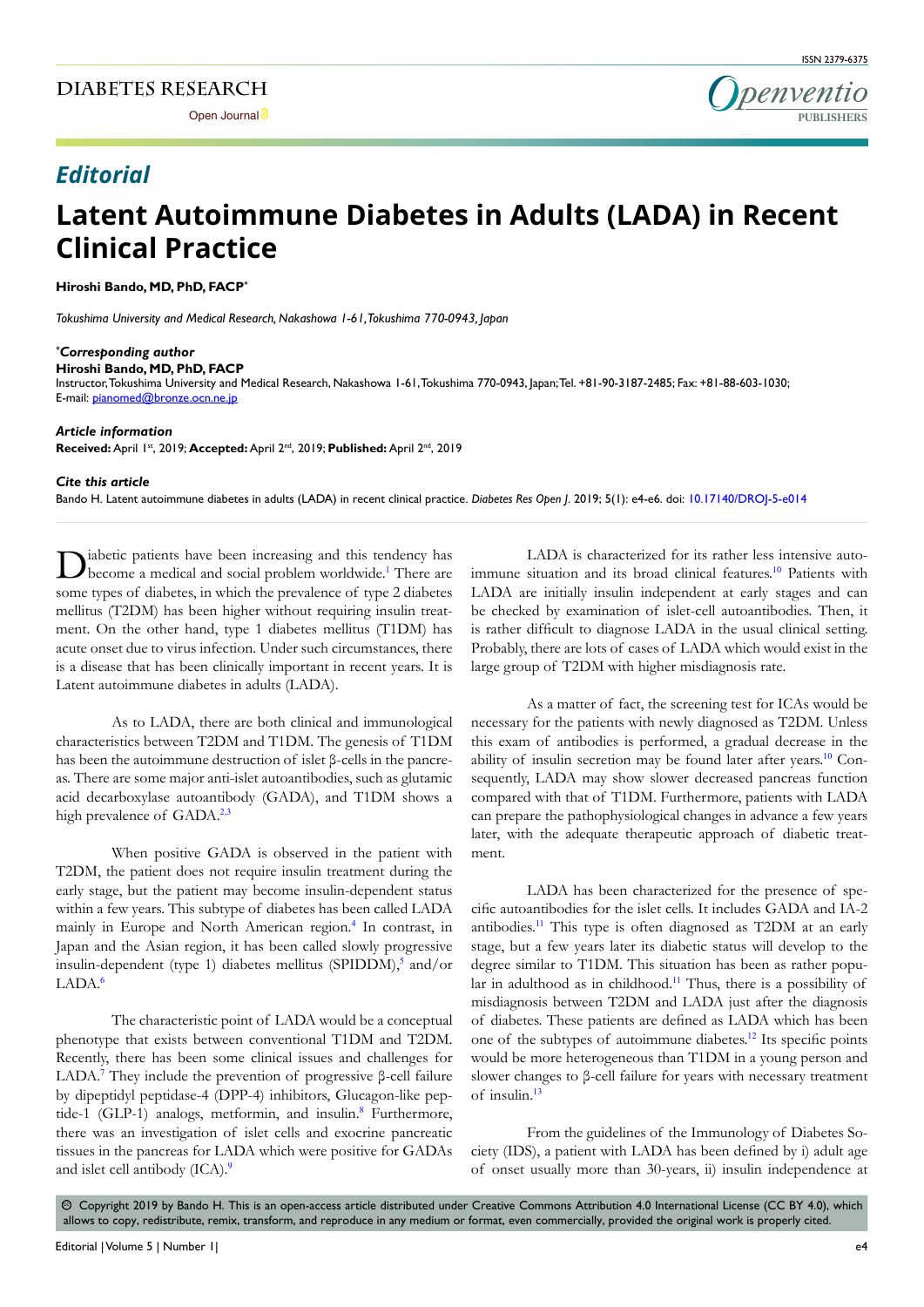

onset for at least 6-months, iii) positive results for islet-cell autoantibodies.[13](#page-2-2) In contrast, there have much discussion and controversy concerning the definition of LADA. It is rather difficult to show clear diagnostic guidelines at present. Consequently, the various situation of LADA includes heterogeneous matters in phenotypic, immunological and genetic features. These phenomena probably come from the variability of autoimmunity, insulin resistance and pancreatic β-cell impairment rate.[14](#page-2-3)

In clinical practice, LADA has been sometimes unnoticed among patients with T2DM. Its incidence may be supposed to be about 5-10% of misdiagnosis rate.<sup>[11](#page-2-0)</sup> Actually, it is recommended to order the measurement of the blood C-peptide value and autoantibody examination such as GADA in the patients with newly diagnosed as T2DM. It is necessary to make confirmation the diagno-sis whether there is the possibility of LADA or not.<sup>[15](#page-2-4)</sup> It is indeed that it cost some expense for the detecting GADA antibody, but it is crucial to be checked at the early stages of diagnosis. Obtaining the data for GADA antibody, prevention for β-cells failure and other clinical diabetic disorder for the future can be prepared in advance.[16](#page-2-5)

According to the study on GADA in 32 patients with LADA, 59% of them showed positive results for the measurement of GADA-ELISA method.[17](#page-2-6) Patients with positive ELISA had significantly lower insulin secretion, suggesting the presence of more cytotoxic GAD epitopes. Consequently, measuring the value of GADA may predict the ability of insulin secretion in patients with LADA.

In the action LADA study, the majority of subjects showed positive for GADA, while only 24.1% of subjects were positive for at least two autoantibody types.[18](#page-2-7) There are some controversies concerning the pathogenesis of LADA, which has not been clarified yet. A recent study revealed a significant association between Islet cell antigen 512 (IA-2) positivity and increased body mass index (BMI).[19](#page-2-8) It may suggest two possibilities in obese or lean subjects for LADA. One is persisting low-grade inflammation with genetic susceptibility to T2DM in obese people, and another is specific immunological involvement with genetic susceptibility to T1DM in lean people.<sup>[16](#page-2-5)</sup>

Formerly, T1DM has been thought of as a childhood disease. In the last decade, however, about 30% of T1DM cases have been diagnosed after 30-years-old by statistical investigations.[15](#page-2-4) Thus, T1DM onset in adults becomes an important matter at present. From various studies, the incidence rate of adult-onset autoimmune diabetes has been different in countries and ethnicity. It is rather higher in North Europe than American, Latino, and Asia.[12](#page-2-1)[,20](#page-2-9) The prevalence of LADA has been reported as follows: 2.6% in the United Arab Emirates, 3.2% in India, 4.4%-5.3% in Korea, 5.7% in China, 7.0-14.0% in North Europe.<sup>[20,21](#page-2-9)</sup> In these studies, however, there have been various differences in study design, method, and criteria, where we have to compare the data of incidence and prevalence from a different area in the world.

areas. When the patient is diagnosed as LADA, autoantibodies and the clinical course should be carefully monitored. The pathogenesis for LADA has been gradually elucidated and the development of future research is expected.

### **REFERENCES**

<span id="page-1-0"></span>1. Kowall B, Rathmann W, Bongaerts B, et al. Incidence rates of type 2 diabetes in people with impaired fasting glucose (ADA *vs.* WHO Criteria) and impaired glucose tolerance: Results from an older population (KORA S4/F4/FF4 Study). *Diabetes Care*. 2019; 42(2): e18-e20. doi: [10.2337/dc18-1473](https://doi.org/10.2337/dc18-1473)

<span id="page-1-1"></span>2. Kawasaki E, Nakamura K, Kuriya G, et al. Differences in the humoral autoreactivity to zinc transporter 8 between childhood- and adult-onset type 1 diabetes in Japanese patients. *Clin Immunol.* 2011; 138(2): 146-153. doi: [10.1016/j.clim.2010.10.007](https://doi.org/10.1016/j.clim.2010.10.007)

3. Wenzlau JM, Juhl K, Yu L, et al. The cation efflux transporter ZnT8 (Slc30A8) is a major autoantigen in human type 1 diabetes. *Proc Natl Acad Sci U S A.* 2007; 104(43): 17040-17045. doi: [10.1073/pnas.0705894104](https://doi.org/10.1073/pnas.0705894104)

<span id="page-1-2"></span>4. Zhou Z, Xiang Y, Ji L, et al. Frequency, immunogenetics, and clinical characteristics of latent autoimmune diabetes in China (LADA China study): A nationwide, multicenter, clinic-based cross-sectional study. *Diabetes*. 2013; 62(2): 543-550 doi: [10.2337/](https://doi.org/10.2337/db12-0207) [db12-0207](https://doi.org/10.2337/db12-0207)

<span id="page-1-3"></span>5. Kobayashi T, Tamemoto K, Nakanishi K, et al. Immunogenetic and clinical characterization of slowly progressive IDDM. *Diabetes Care*. 1993; 16(5): 780-788.

<span id="page-1-4"></span>6. Buzzetti R, Di Pietro S, Giaccari A, et al. High titer of autoantibodies to GAD identifies a specific phenotype of adult-onset autoimmune diabetes. *Diabetes Care* 2007; 30(4): 932-938. doi: [10.2337/](https://doi.org/10.2337/dc06-1696) [dc06-1696](https://doi.org/10.2337/dc06-1696)

<span id="page-1-5"></span>7. Leslie RD, Palmer J, Schloot NC, et al. Diabetes at the crossroads: Relevance of disease classification to pathophysiology and treatment. *Diabetologia*. 2016; 59(1): 13-20. doi: [10.1007/s00125-](https://doi.org/10.1007/s00125-015-3789-z) [015-3789-z](https://doi.org/10.1007/s00125-015-3789-z)

<span id="page-1-6"></span>8. Awata T, Shimada A, Maruyama T, et al. Possible long-term efficacy of sitagliptin, a dipeptidyl peptidase-4 inhibitor, for slowly progressive type 1 diabetes (SPIDDM) in the stage of non–insulin-dependency: An open-label randomized controlled pilot trial (SPAN-S). *Diabetes Ther*. 2017; 8(5):1123-1134. doi: [10.1007/](https://doi.org/10.1007/s13300-017-0299-7) [s13300-017-0299-7](https://doi.org/10.1007/s13300-017-0299-7)

<span id="page-1-7"></span>9. Aida K, Fukui T, Jimbo E, et al. Distinct Inflammatory Changes of the pancreas of slowly progressive insulin-dependent (Type 1) diabetes. *Pancreas*. 2018; 47(9): 1101-1109. doi: [10.1097/](https://dx.doi.org/10.1097%252FMPA.0000000000001144) [MPA.0000000000001144](https://dx.doi.org/10.1097%252FMPA.0000000000001144)

In summary, LADA has been recently found in various

<span id="page-1-8"></span>10. Pieralice S, Pozzilli P. Latent autoimmune diabetes in adults: A